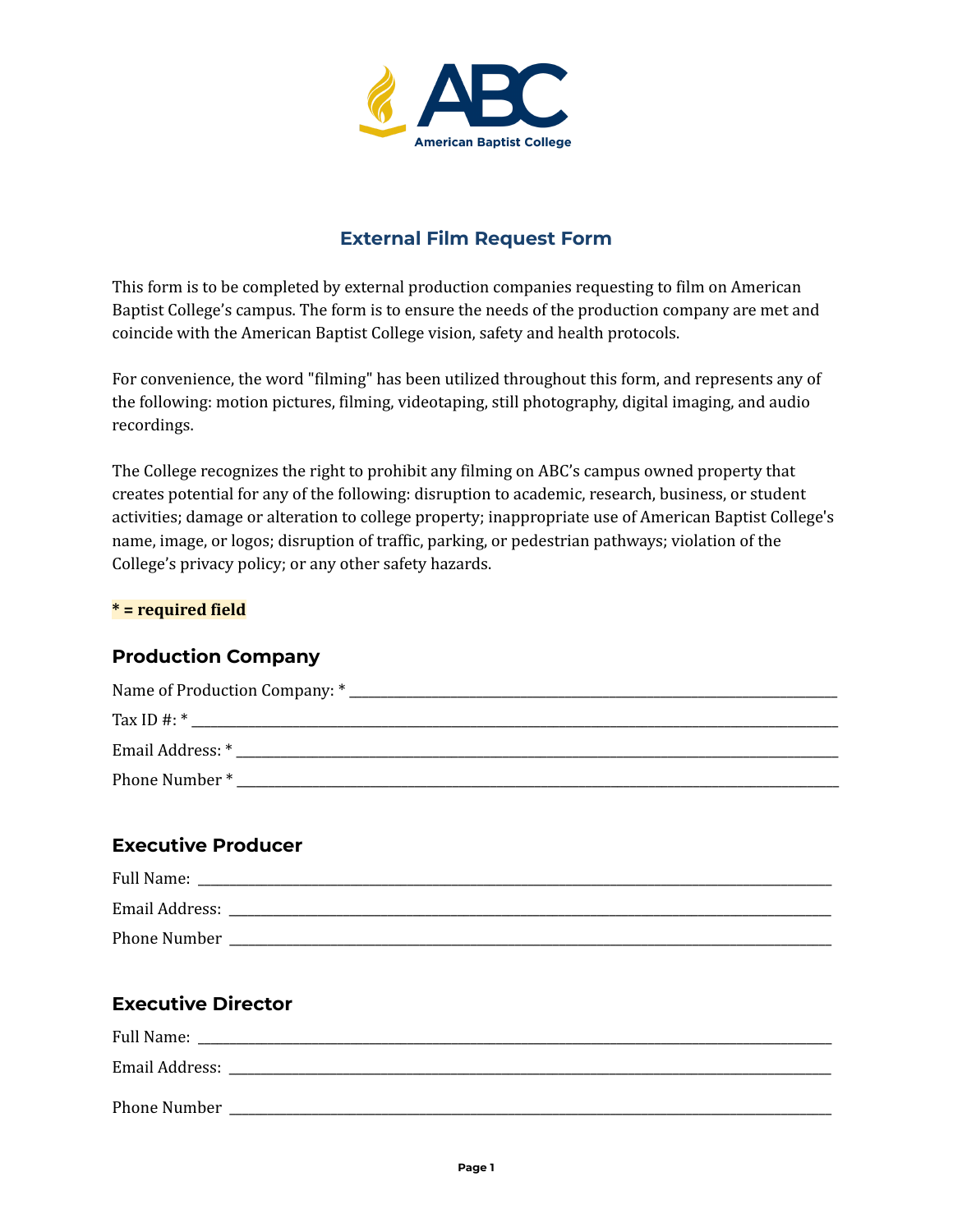### **Location Manager**

| <b>Full Name:</b> |
|-------------------|
| Email Address:    |
| Phone Number      |

## **Filming Details**

- 1. Proposed Filming Date:\* (MM/DD/YY) \_\_\_\_\_\_\_\_\_\_\_\_\_\_\_\_\_\_\_\_\_\_\_\_\_\_\_\_\_\_\_\_\_\_\_
- 2. Arrival Time: \* \_\_\_\_\_\_\_\_\_\_\_\_\_\_\_\_\_\_\_\_\_\_\_\_\_\_\_\_\_\_\_\_\_\_\_\_\_\_\_\_\_\_\_\_\_\_\_\_\_\_
- 3. Departure Time:  $*$
- 4. Filming Hours: \* \_\_\_\_\_\_\_\_\_\_\_\_\_\_\_\_\_\_\_\_\_\_\_\_\_\_\_\_\_\_\_\_\_\_\_\_\_\_\_\_\_\_\_\_\_\_\_\_
- 5. Proposed Filming Locations:\*

Please list all specific areas as to which buildings or outside locations are requested

6. Proposed use of the material filmed on college property (check one):\*

- \_\_\_ Television Broadcast
- \_\_\_ Feature Film
- \_\_\_ Non-Broadcast Video
- \_\_\_ Other \_\_\_\_\_\_\_\_\_\_\_\_\_\_\_\_\_\_\_\_\_\_\_\_\_\_\_\_\_\_\_\_\_\_\_\_\_\_\_\_\_\_\_\_\_\_\_\_\_\_\_\_\_\_\_\_\_\_\_\_\_\_\_\_\_\_\_\_\_\_\_\_\_\_\_\_\_\_\_\_\_\_\_\_\_\_\_\_\_\_\_\_\_\_

7. Number of filming crew members: \* \_\_\_\_\_\_\_\_\_\_\_\_\_\_\_\_\_\_\_\_\_\_\_\_\_\_\_\_\_

- 8. Number of actors and extras: \* \_\_\_\_\_\_\_\_\_\_\_\_\_\_\_\_\_\_\_\_\_\_\_\_\_\_\_\_\_\_\_\_\_\_\_
- 9. Number of vehicles (trucks/trailers/cars) requested to be parked on college property for purposes of film production: \* \_\_\_\_\_\_\_\_\_\_\_\_\_\_\_\_\_\_\_\_\_\_\_\_\_\_\_\_\_\_\_\_\_\_\_\_

\_\_\_\_\_\_\_\_\_\_\_\_\_\_\_\_\_\_\_\_\_\_\_\_\_\_\_\_\_\_\_\_\_\_\_\_\_\_\_\_\_\_\_\_\_\_\_\_\_\_\_\_\_\_\_\_\_\_\_\_\_\_\_\_\_\_\_\_\_\_\_\_\_\_\_\_\_\_\_\_\_\_\_\_\_\_\_\_\_\_\_\_\_\_\_\_\_\_\_\_\_\_\_\_\_\_ \_\_\_\_\_\_\_\_\_\_\_\_\_\_\_\_\_\_\_\_\_\_\_\_\_\_\_\_\_\_\_\_\_\_\_\_\_\_\_\_\_\_\_\_\_\_\_\_\_\_\_\_\_\_\_\_\_\_\_\_\_\_\_\_\_\_\_\_\_\_\_\_\_\_\_\_\_\_\_\_\_\_\_\_\_\_\_\_\_\_\_\_\_\_\_\_\_\_\_\_\_\_\_\_\_\_ \_\_\_\_\_\_\_\_\_\_\_\_\_\_\_\_\_\_\_\_\_\_\_\_\_\_\_\_\_\_\_\_\_\_\_\_\_\_\_\_\_\_\_\_\_\_\_\_\_\_\_\_\_\_\_\_\_\_\_\_\_\_\_\_\_\_\_\_\_\_\_\_\_\_\_\_\_\_\_\_\_\_\_\_\_\_\_\_\_\_\_\_\_\_\_\_\_\_\_\_\_\_\_\_\_\_

10. Vehicle Descriptions: \*

| $\circ$ |  |
|---------|--|
| C       |  |
| $\circ$ |  |
| $\circ$ |  |

11. Would filming require connection to college electrical power sources/outlets for lighting or other electrical needs? (check answer)\*

\_\_\_\_ Yes

 $\_\_$  No